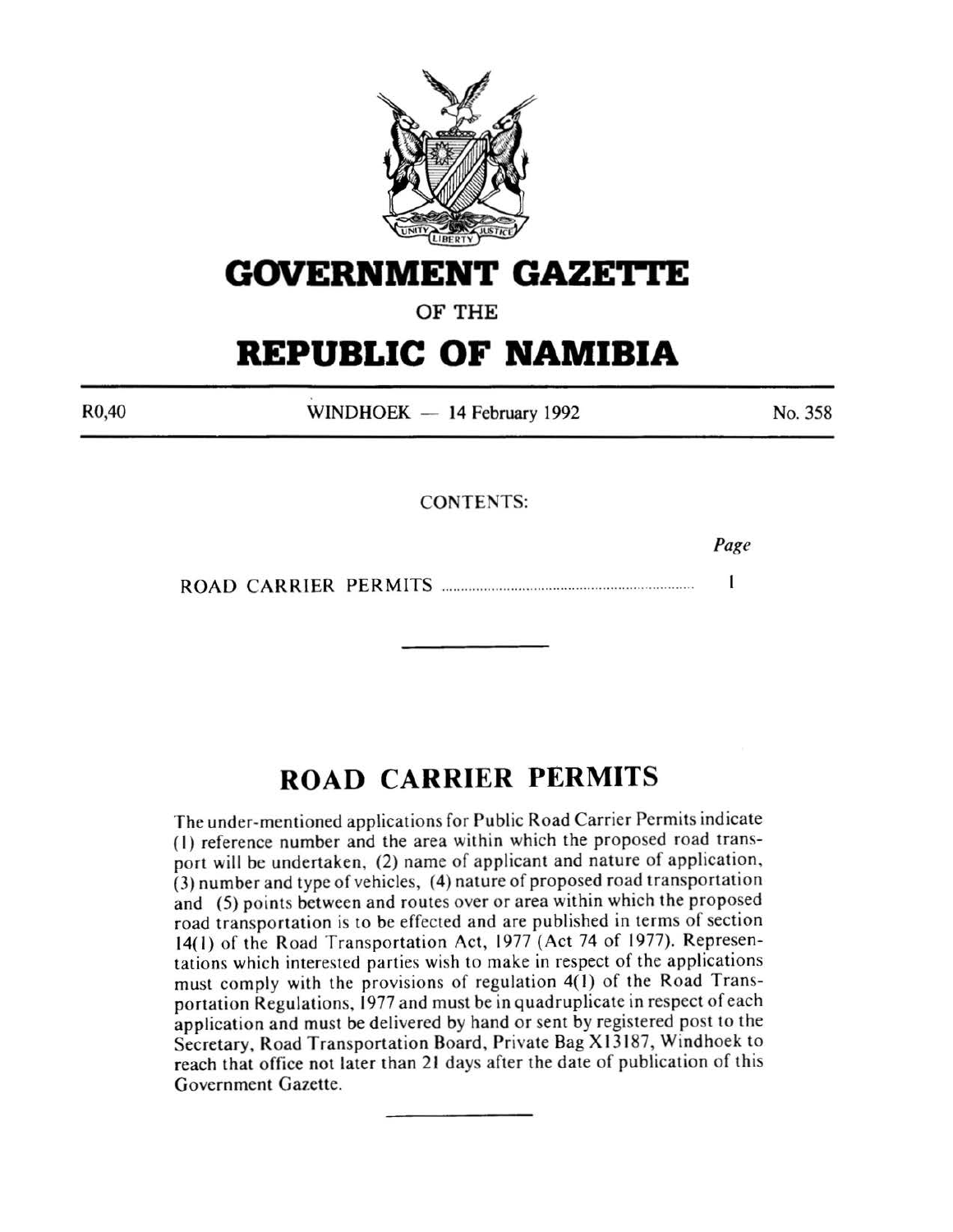-

#### **(1)** 18/11/91 910P764

(2) **WILPARD N., WINDHOEK**  $-$  New application.

(3) Motor car to be acquired 5 Persons

(4) (a) Taxi-passengers and their personal luggage.

(5) (a) (i) Within Windhoek municipal area.

#### **(1)** 18/11191 910P765

(2) **KASETURA H.U., WINDHOEK**  $-$  New application.<br>(3) Motor car to be acquired 6 Persons

 $(3)$  Motor car to be acquired

- (4) (a) Taxi-passengers and their personal luggage.
- (5) (a) (i) Within Windhoek municipal area.

### (1) 18/11/91 910P766

 $(2)$  **KASETURA H.U., WINDHOEK** - New application.

(3) Motor car to be acquired 6 Persons

(4) (a) Taxi-passengers and their personal luggage.

(5) (a) (i) Within Windhoek municipal area.

#### **(1)** 18111191 910P767

(2) **KASETURA H.U., WINDHOEK** — New application.<br>(3) Mini-bus to be acquired 10 Persons

- $(3)$  Mini-bus to be acquired
- (4) (a) Taxi-passengers and their personal luggage.
- (5) (a) (i) Within Windhoek municipal area.
- **(1)** 18/11/91 910P768

 $(2)$  **HUAARAKA B., WINDHOEK** - New application.

- (3) Motor car to be acquired 6 Persons
- (4) (a) Taxi-passengers and their personal luggage.
- (5) (a) (i) Within Windhoek municipal area.
- **(1)** 18111191 910P769
- (2) **GAROEB M., WINDHOEK** Transfer of OP9896 from A. Akuenje.
- (3) N 66372 W Motor car 8 Persons
- (4) (a) Taxi-passengers and their personal luggage.
- (5) (a) (i) Within Windhoek municipal area.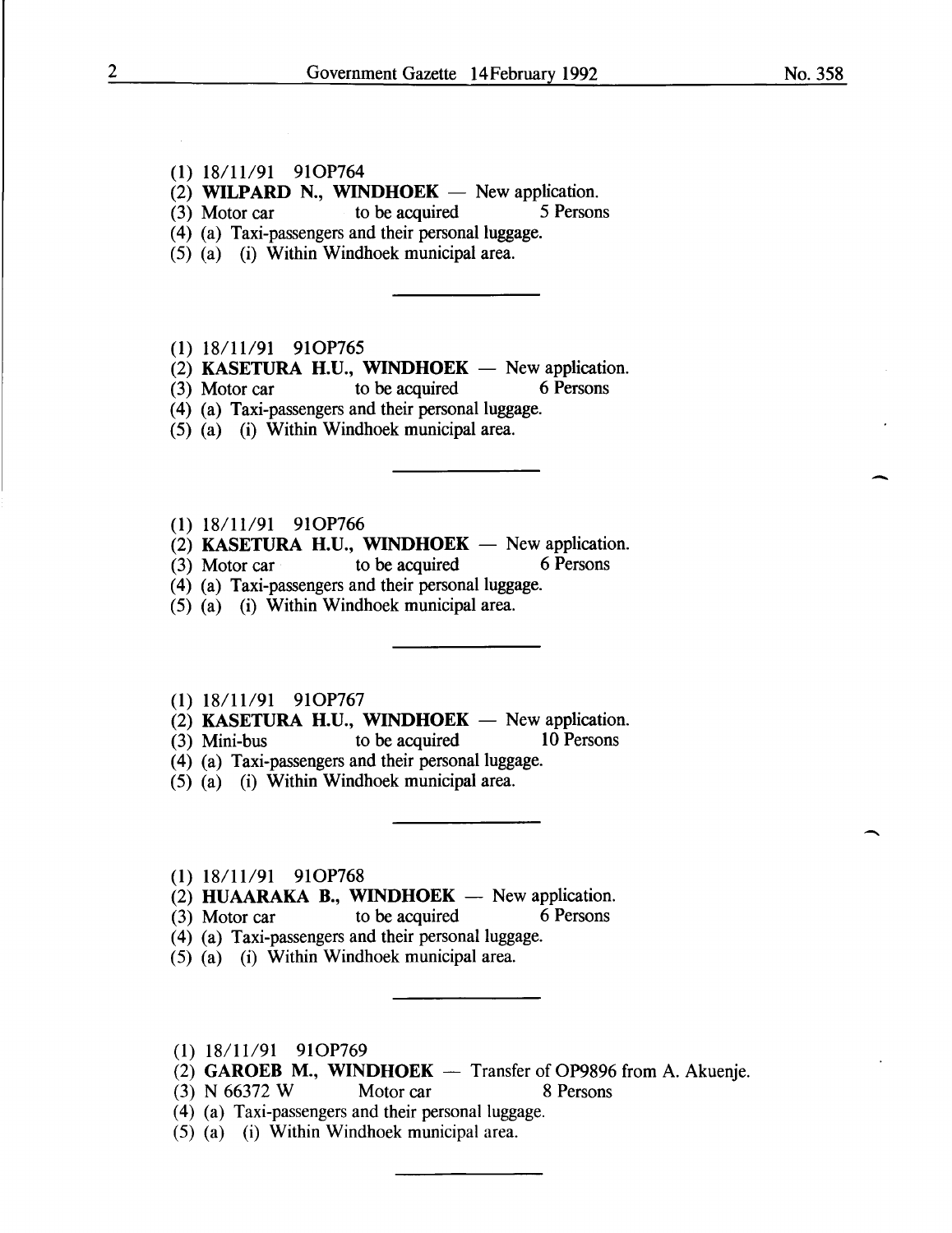- (I) I9/11/9I 9IOP770
- (2) **MUTANGA C., WINDHOEK**  $-$  New application.<br>(3) Motor car to be acquired 5 Persons
- $(3)$  Motor car to be acquired
- (4) (a) Taxi-passengers and their personal luggage.
- (5) (a) (i) Within Windhoek municipal area.
- (1) I9/11/91 910P771
- (2) **KAUVEE J., WINDHOEK**  $-$  New application.<br>(3) Motor car to be acquired 6 Persons
- $(3)$  Motor car to be acquired
- (4) (a) Taxi-passengers and their personal luggage.
- (5) (a) (i) Within Windhoek municipal area.
- (1) 19/11/9I 910P772
- $(2)$  KAMARA I., WINDHOEK New application.
- (3) Motor car to be acquired 6 Persons
- $(4)$  (a) Taxi-passengers and their personal luggage.
- (5) (a) (i) Within Windhoek municipal area.
- (1) 19/11/9I 9IOP773
- (2) GARISEB G., WINDHOEK -- New application.<br>(3) Motor car to be acquired 5 Persons
- $(3)$  Motor car
- (4) (a) Taxi-passengers and their personal luggage.
- (5) (a) (i) Within Windhoek municipal area.
- (I) 19111/91 910P775
- (2) **BEHR A., SWAKOPMUND** New application.<br>(3) N 1725 S Lorry 5000 kg
- (3) N 1725 S Lorry 5000 kg<br>N 309 S Lorry 3000 kg N 309 S Lorry 3000 kg<br>Lorry to be acquired 4000 kg Lorry to be acquired
- ( 4) (a) Goods all classes.
- $(5)$   $(a)$  (i) From places situated within Swakopmund municipal area to places situated within Henties Bay town and return.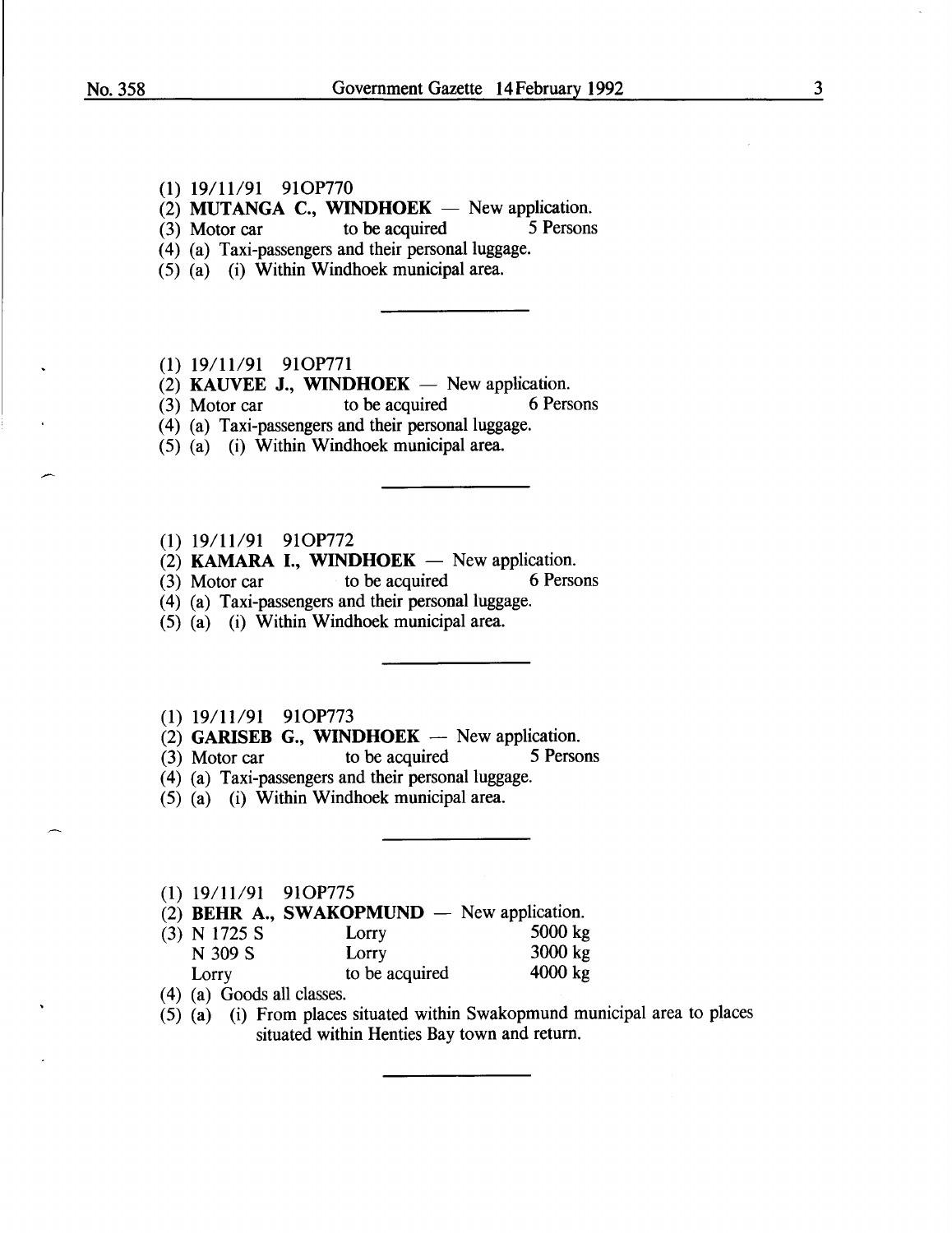No. 358

-

 $\overline{\phantom{a}}$ 

- (1) 19/11/91 910P776
- $\overrightarrow{2}$  ENDJALA E., SWAKOPMUND New application.<br>(3) N 1843 S Mini-bus 10 Persons
- $(3)$  N 1843 S Mini-bus
- (4) (a) Taxi-passengers and their personal luggage.
- $(5)$   $(a)$   $(i)$  From a place on the border of Namibia with a neighbouring country to places situated within Namibia.
	- (ii) From places situated within Namibia to places situated on the border of Namibia with neighbouring countries.
	- (iii) Within the borders of the Republic of Namibia.
- (1) 19/11/91 910P777
- (2) KAKUNDE C.N., WINDHOEK New application.<br>(3) Motor car to be acquired 6 Persons
- $(3)$  Motor car to be acquired
- $(4)$  (a) Taxi-passengers and their personal luggage.
- (5) (a) (i) Within Windhoek municipal area.
- (1) 19/11/91 91OP780
- 

(2) **ISAKS N., UPINGTON** - New application.<br>
(3) CAY 3779 Mini-bus 13 Persons (3) CAY 3779

- (4) (a) Taxi-passengers and their personal luggage.
- (5) (a) (i) From a place on the Namibia/R.S.A. border at Nakop to Windhoek via Karasburg, Griinau, Keetmanshoop, Mariental and Rehoboth including conveyance to or from intermediate places on the route and return via the same route. T/table: As and when required.

Tariffs: As per agreement.

- (1) 20/11/91 910P781
- (2) KAMBERIPA W.W., WINDHOEK New application.<br>(3) Motor car to be acquired 9 Persons
- $(3)$  Motor car to be acquired
- (4) (a) Taxi-passengers and their personal luggage.
- $(5)$   $(a)$  (i) Within Windhoek municipal area.
- (1) 20/11/91 910P782
- (2) KAMBERIPA W.W., WINDHOEK New application.<br>(3) Motor car to be acquired 9 Persons
- $(3)$  Motor car to be acquired
- (4) (a) Taxi-passengers and their personal luggage.
- $(5)$   $(a)$  (i) Within Windhoek municipal area.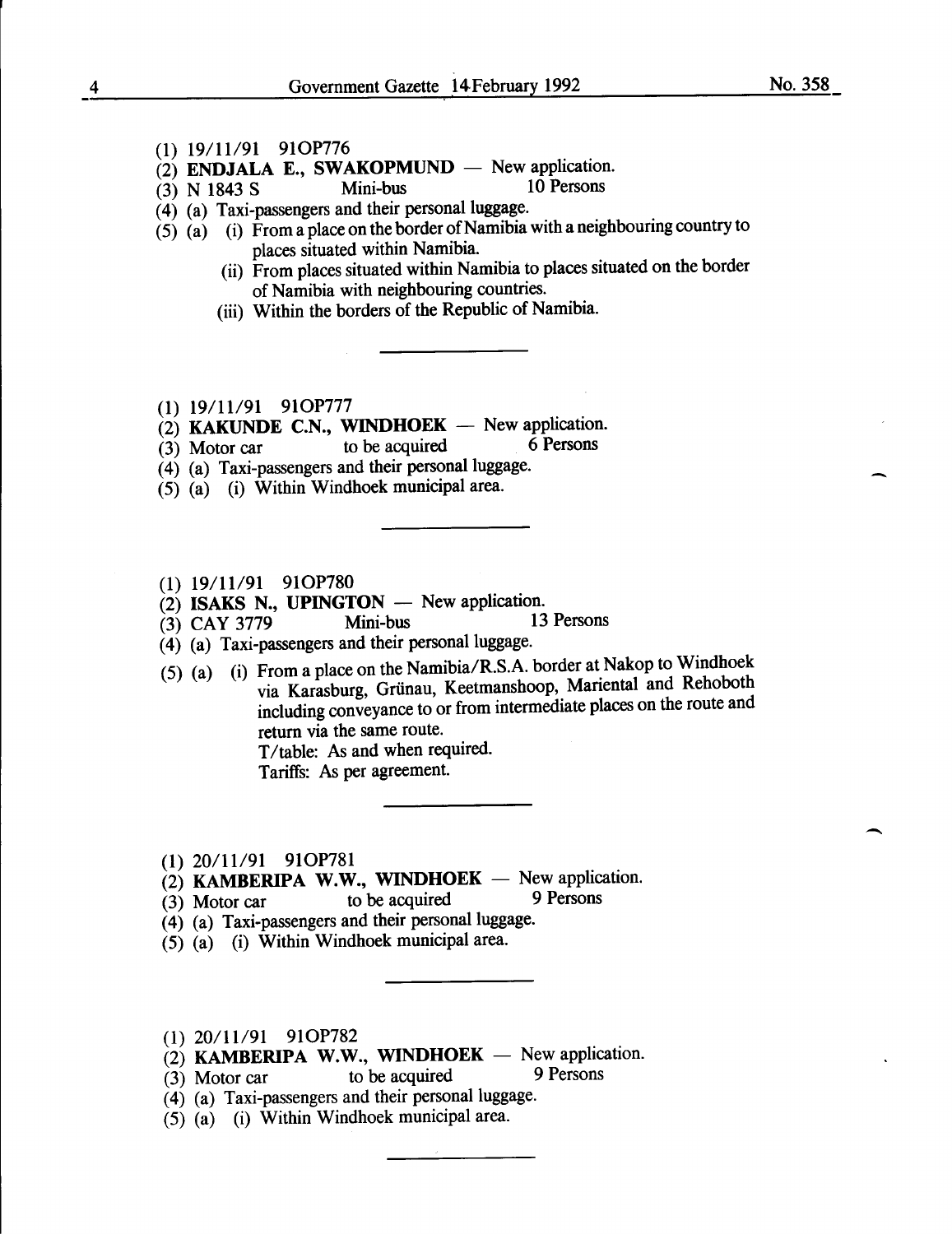- (I) 20/11/9I 9IOP784
- (2) **KATJIRUA H.N., GOBABIS**  $-$  New application.<br>(3) Motor car to be acquired 6 Persons
- $(3)$  Motor car to be acquired
- (4) (a) Taxi-passengers and their personal luggage.
- (5) (a) (i) Within Gobabis municipal area.
- (I) 20/I119I 9IOP785
- (2) KATJIRUA H.N., WINDHOEK  $-$  New application.
- (3) Motor car to be acquired 6 Persons
- (4) (a) Taxi-passengers and their personal luggage.
- (5) (a) (i) Within Windhoek municipal area.
- (I) 20/I119I 9IOP786
- (2) **SIRIRIKA S.U., WINDHOEK** New application.<br>(3) Motor car to be acquired 6 Persons
- $(3)$  Motor car
- (4) (a) Taxi-passengers and their personal luggage.
- (5) (a) (i) Within Windhoek municipal area.
- (I) 20/11/9I 9IOP787
- (2) SIRIRIKA S.U., GOBABIS New application.<br>(3) Motor car to be acquired 6 Persons
- $(3)$  Motor car to be acquired
- (4) (a) Taxi-passengers and their personal luggage.
- (5) (a) (i) Within Gobabis municipal area.
- (I) 20/11/9I 9IOP789
- (2) TUAEPA L., WINDHOEK  $-$  Transfer of OP07734 from H. Tjikune.
- (3) N  $66323$  W Motor car 6 Persons
- (4) (a) Taxi-passengers and their personal luggage.
- (5) (a) (i) Within Windhoek municipal area.
- $(1)$  20/11/91 91OP790
- (2) IRION J.A., WINDHOEK  $-$  New application.
- (3) Motor car to be acquired 9 Persons
- ( 4) (a) Taxi-passengers and their personal luggage.
- (5) (a) (i) Within Mariental municipal area.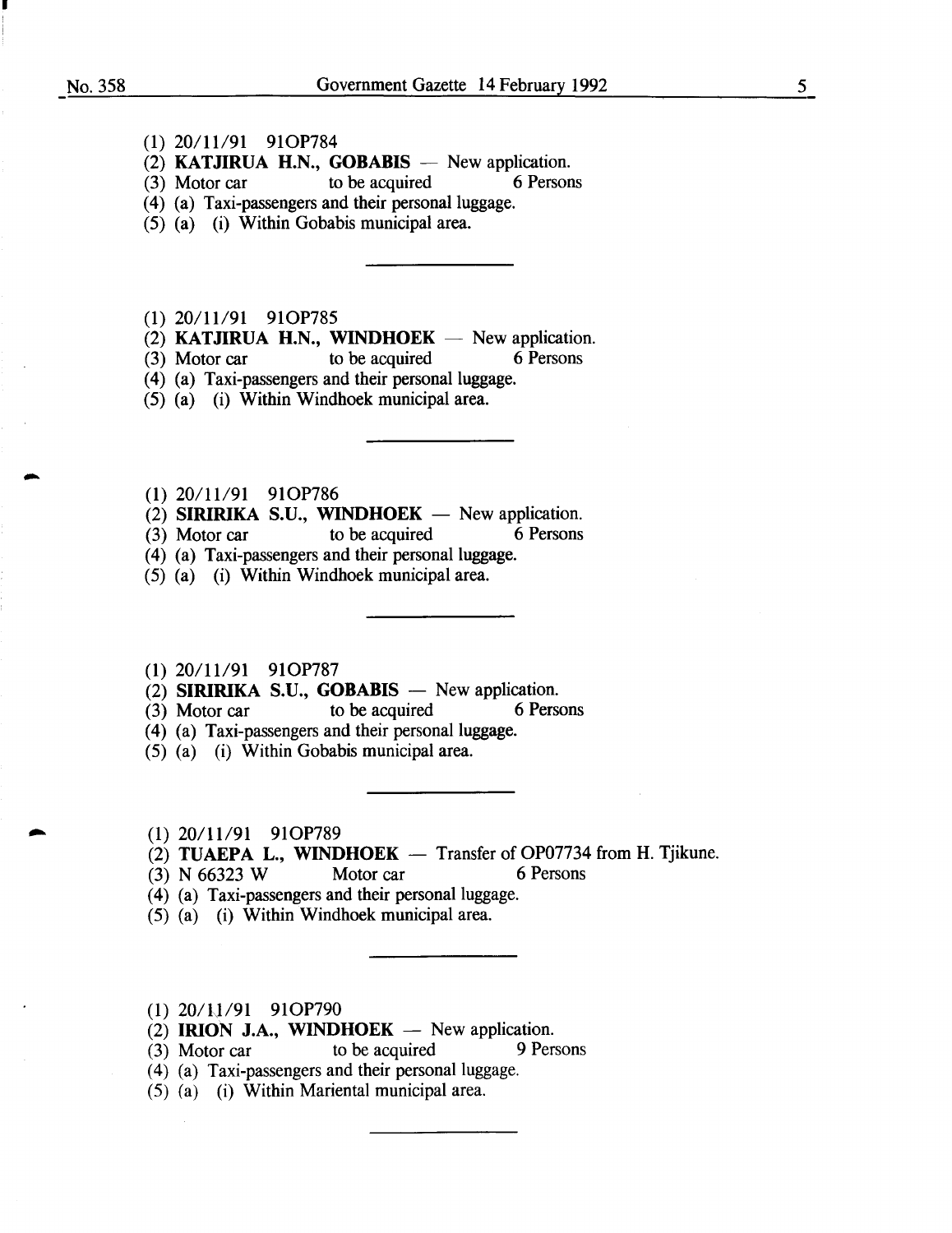- (1) 21/11/91 91OP791
- (2) OCHS K.F., WINDHOEK  $-$  New application.
- (3) Motor car to be acquired 6 Persons
- (4) (a) Taxi-passengers and their personal luggage.
- (5) (a) (i) Within Windhoek municipal area.
- $(1)$  22/11/91 91OP792
- (2) SAVAGE J., SWAKOPMUND New application.<br>
(3) Mini-bus to be acquired 11 Persons
- $(3)$  Mini-bus to be acquired
- ( 4) (a) Taxi-passengers and their personal luggage.
- (5) (a) (i) (a) Within Gibeon town; and (b) from places in area (a) to places situated within Namaland and Mariental magisterial districts and return.
- (1) 22/11/91 91OP793
- (2) **POHAMBA T., WINDHOEK** New application.<br>(3) N 22817 W Motor car 6 Persons
- (3) N 22817 W Motor car
- (4) (a) Taxi-passengers and their personal luggage.
- (5) (a) (i) Within Windhoek municipal area.
- (1) 22/11/91 910P794
- $(2)$  IHUHUA J., WINDHOEK New application.
- (3) Motor car to be acquired 5 Persons
- (4) (a) Taxi-passengers and their personal luggage.
- (5) (a) (i) Within Windhoek municipal area.
- (1) 25/11/91 910P795

(2) KAMIRONGO K., WINDHOEK  $-$  New application.

- (3) Motor car to be acquired 6 Persons
- ( 4) (a) Taxi-passengers and their personal luggage.
- (5) (a) (i) Within Windhoek municipal area.
- (1) 25/11/91 -910P796
- (2) TJAMUAHA E., WINDHOEK  $-$  New application.
- (3) Motor car to be acquired 5 Persons
- (4) (a) Taxi-passengers and their personal luggage.
- (5) (a) (i) Within Windhoek municipal area.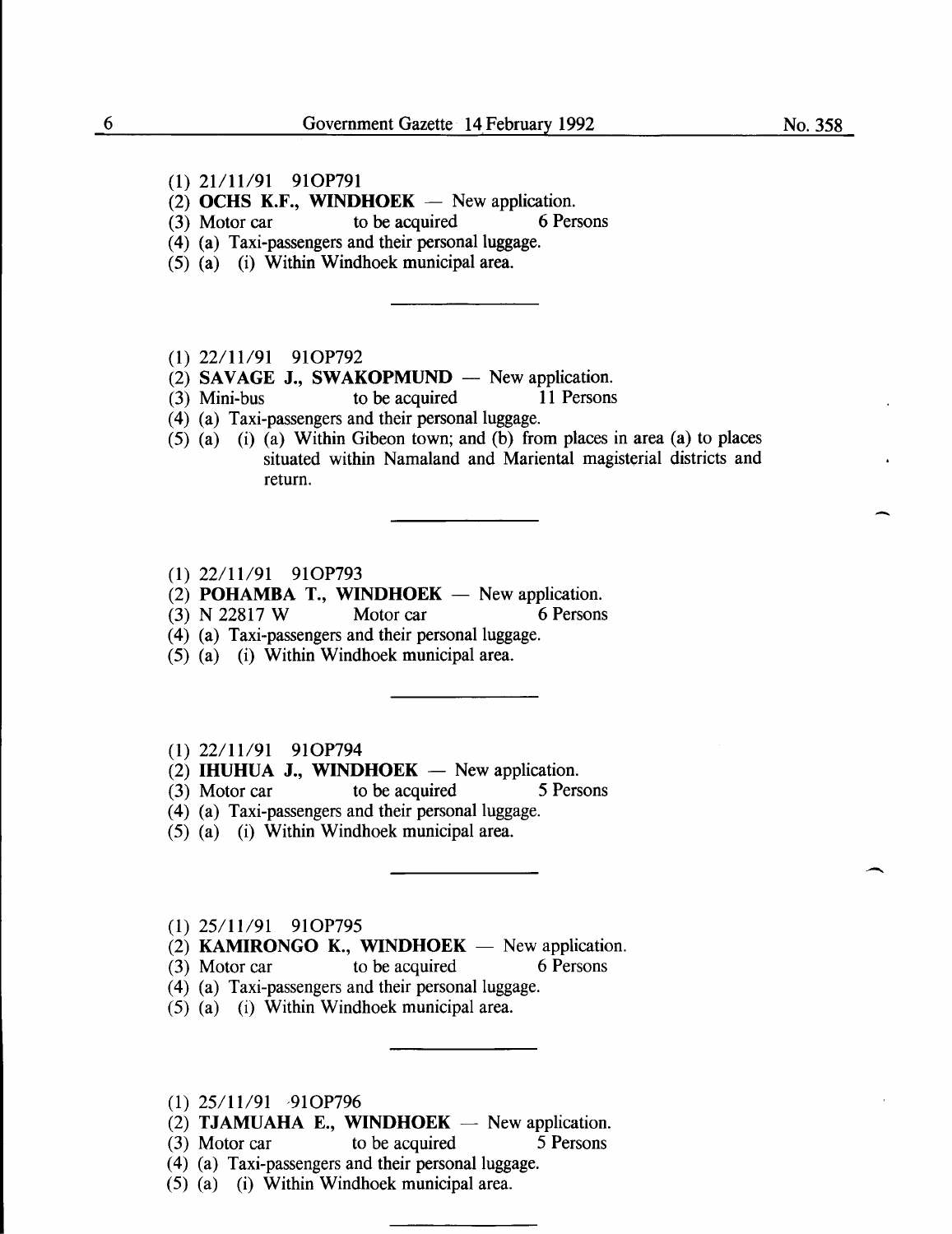$\overline{\phantom{a}}$ 

(1) 26/11/91 910P797

(2) MUYELUTHA P., WINDHOEK -- New application.<br>(3) N 46360 W Motor car 4 Persons

- $(3)$  N 46360 W Motor car
- (4) (a) Taxi-passengers and their personal luggage.
- (5) (a) (i) Within Windhoek municipal area.

(1) 26111/91 910P798

- (2) KANYEMBA S., WINDHOEK -- New application.<br>(3) Motor car to be acquired 6 Persons
- $(3)$  Motor car to be acquired
- $(4)$  (a) Taxi-passengers and their personal luggage.
- (5) (a) (i) Within Windhoek municipal area.
- (1) 26/11/91 91OP799
- (2) **BLOCKSTEIN H.L., WINDHOEK** New application.<br>(3) Motor car to be acquired 6 Persons
- $(3)$  Motor car to be acquired
- (4) (a) Taxi-passengers and their personal luggage.
- (5) (a) (i) Within Windhoek municipal area.

# (1) 26/11/91 910P800

- (2) **KAPAJIE P., WINDHOEK** New application.<br>(3) Motor car to be acquired 5 Persons
- (3) Motor car to be acquired
- (4) (a) Taxi-passengers and their personal luggage.
- $(5)$   $(a)$   $(i)$  Within Windhoek municipal area.
- (1) 26/11/91 910P802
- $(2)$  KUZATJIKE M., WINDHOEK  $-$  New application.
- (3) Motor car to be acquired 6 Persons
- $(4)$  (a) Taxi-passengers and their personal luggage.
- $(5)$   $(a)$   $(i)$  Within Windhoek municipal area.
- (1) 26/11/91 910P803
- (2) MUPIA P., WINDHOEK New application.<br>(3) Motor car to be acquired 6 Persons
- (3) Motor car to be acquired
- $(4)$  (a) Taxi-passengers and their personal luggage.
- (5) (a) (i) Within Windhoek municipal area.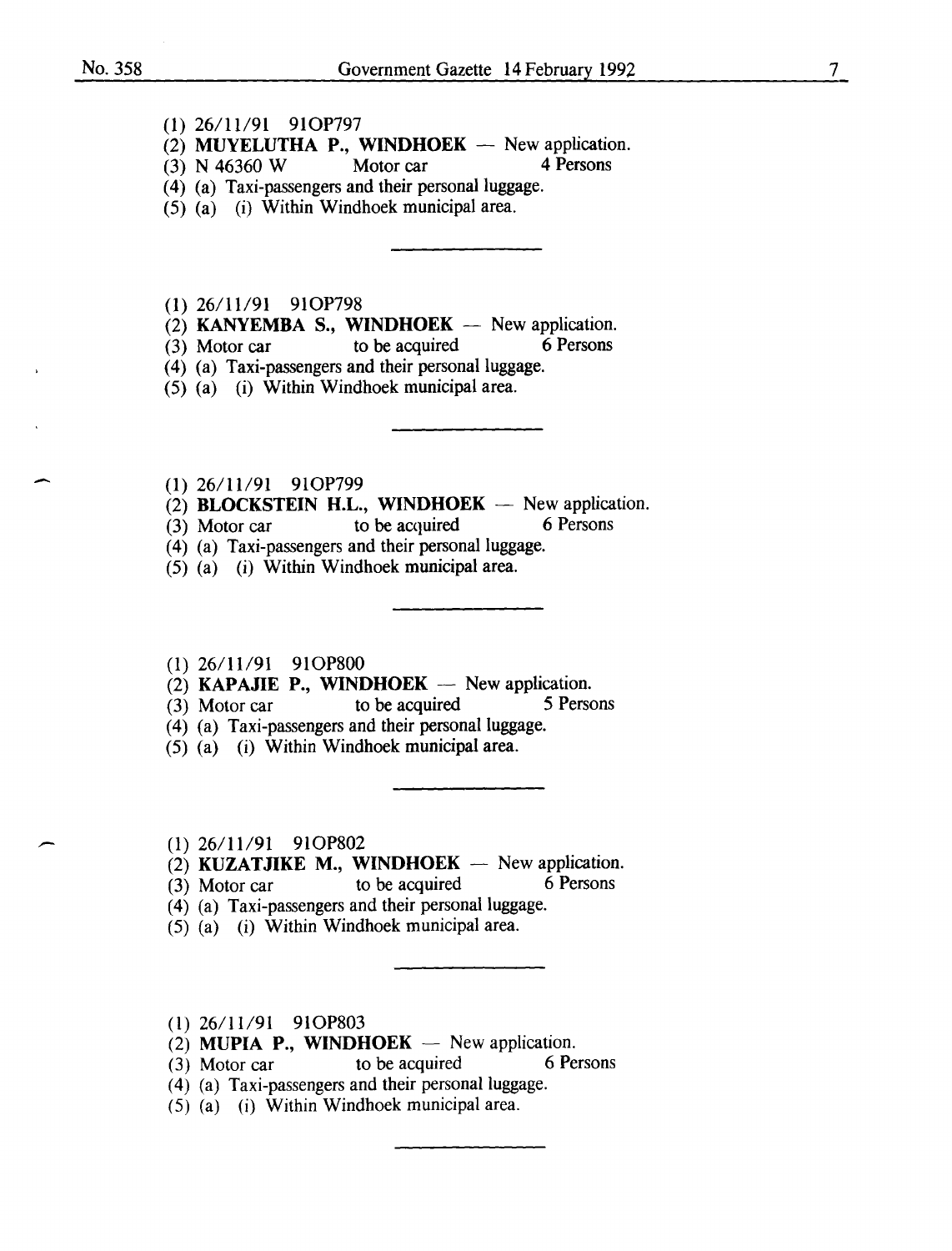- (1) 26/11/91 910P804
- (2) MUPIA P., WINDHOEK  $-$  New application.<br>(3) Motor car to be acquired 6 Persons
- (3) Motor car to be acquired
- (4) (a) Taxi-passengers and their personal luggage.
- (5) (a) (i) Within Windhoek municipal area.

(1) 26/11/91 910P805

(2) KUZATJIKE M., WINDHOEK  $-$  New application.

(3) Motor car to be acquired  $\overline{6}$  Persons

(4) (a) Taxi-passengers and their personal luggage.

(5) (a) (i) Within Windhoek municipal area.

 $(1)$  26/11/91 91OP806

(2) HUMAVINDU E.A., WINDHOEK -- New application.<br>(3) Motor car to be acquired 6 Persons

(3) Motor car to be acquired

(4) (a) Taxi-passengers and their personal luggage.

(5) (a) (i) Within Windhoek municipal area.

(1) 26/11/91 910P807

(2) HINALENGA I., WINDHOEK  $-$  New application.

(3) Motor car to be acquired  $\overline{5}$  Persons

(4) (a) Taxi-passengers and their personal luggage.

(5) (a) (i) Within Windhoek municipal area.

(1) 27/11/91 910P808

(2) KATJIZEU T., WINDHOEK  $-$  New application.

(3) Motor car to be acquired 6 Persons

( 4) (a) Taxi-passengers and their personal luggage.

(5) (a) (i) Within Windhoek municipal area.

(1) 27/11/91 910P809

(2) NGATJIZEKO D., WINDHOEK  $-$  New application.

(3) Motor car to be acquired 6 Persons

( 4) (a) Taxi-passengers and their personal luggage.

(5) (a) (i) Within Windhoek municipal area.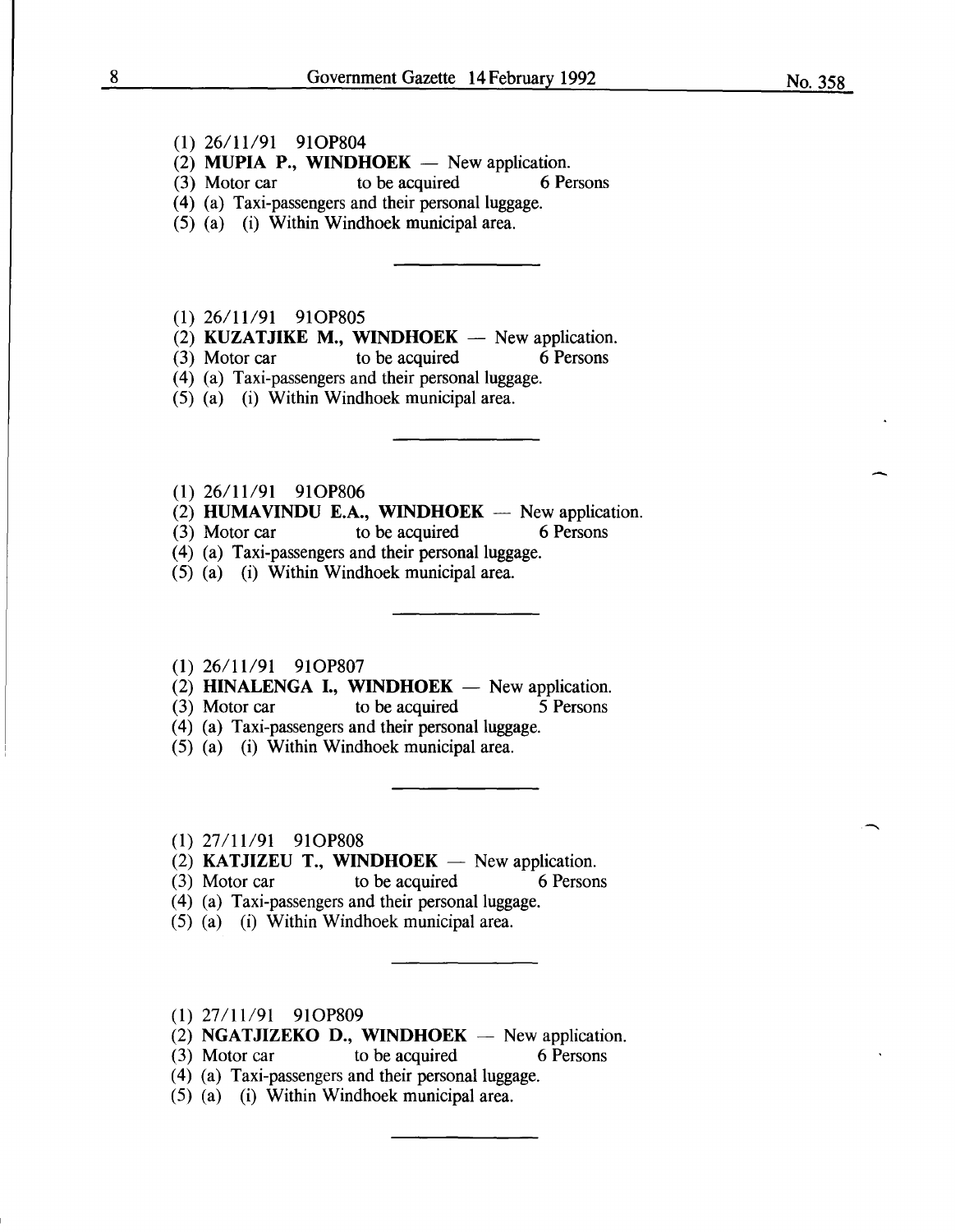- (1) 27/11/91 910P810
- (2) **HEKEMO E., WINDHOEK** New application.<br>(3) Motor car to be acquired 6 Persons
- (3) Motor car to be acquired 6 Persons
- (4) (a) Taxi-passengers and their personal luggage.
- (5) (a) (i) Within Windhoek municipal area.

(1) 27/11/91 910P811

- (2) **HEKEMO E., WINDHOEK**  $-$  New application.<br>(3) Motor car to be acquired 6 Persons
- to be acquired

(4) (a) Taxi-passengers and their personal luggage.

- (5) (a) (i) Within Windhoek municipal area.
- (1) 27/11/91 910P812
- (2) **KAZIHUA I.A., WINDHOEK** New application.<br>(3) Motor car to be acquired 5 Persons
- $(3)$  Motor car to be acquired
- (4) (a) Taxi-passengers and their personal luggage.
- (5) (a) (i) Within Windhoek municipal area.

# (1) 23/11/91 910P813

- (2) VAN WYK J.C., REHOBOTH  $-$  New application.<br>(3) Mini-bus to be acquired 16 Persons
- to be acquired
- (4) (a) Taxi-passengers and their personal luggage.
- (5) (a) (i) From Rehoboth to Windhoek and return. T /table: As per annexure "A" attached. Tariffs: As per agreement.

"A"

## Time-table and Tariffs

| Monday — Friday<br>$Rehoboth$ — Windhoek<br>$Window$ - Rehoboth | 06h30<br>09h00 |
|-----------------------------------------------------------------|----------------|
| Rehoboth — Windhoek                                             | 10h45          |
| Windhoek — Rehoboth                                             | 13h15          |
| $Rehoboth$ — Windhoek                                           | 14h45          |
| $Window$ – Rehoboth                                             | 17h00          |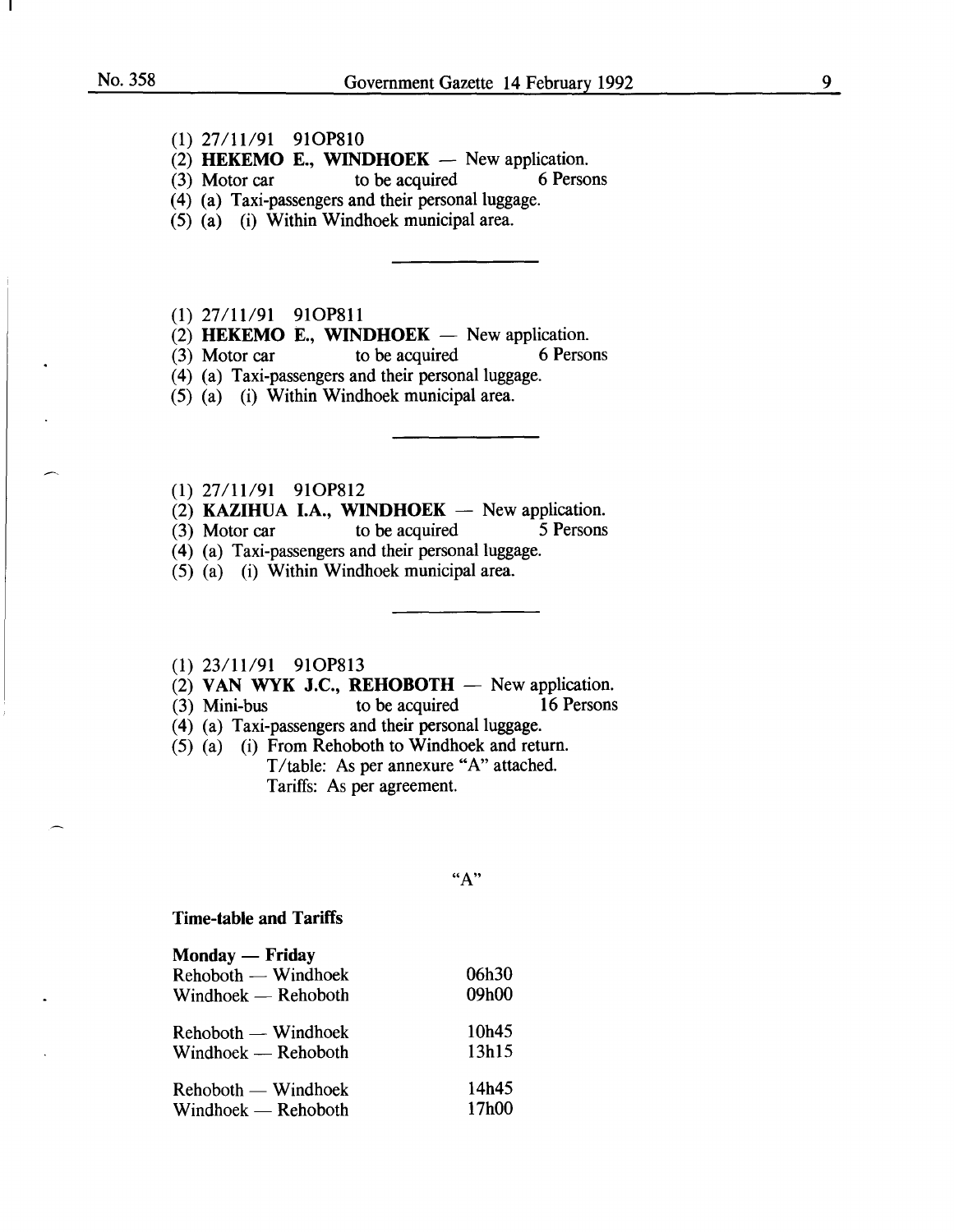| Saturday            |       |
|---------------------|-------|
| Rehoboth — Windhoek | 06h30 |
| Windhoek — Rehoboth | 09h00 |
| Rehoboth — Windhoek | 10h45 |
| Windhoek — Rehoboth | 13h15 |
|                     |       |
|                     |       |
| Sunday              |       |
| Rehoboth — Windhoek | 10h45 |
| Windhoek — Rehoboth | 13h15 |
|                     |       |
| Rehoboth — Windhoek | 14h45 |
| Windhoek — Rehoboth | 17h00 |

Tariff: R5-00 per person.

- (1) 29/11/91 910P816
- $(2)$  TJATINDI C., WINDHOEK New application.
- (3) Motor car to be acquired 6 Persons
- (4) (a) Taxi-passengers and their personal luggage.
- (5) (a) (i) Within Windhoek municipal area.
- (1) 29/11/91 910P817
- (2) SHIPA L., WINDHOEK New application.<br>(3) Motor car to be acquired 6 P
- (3) Motor car to be acquired 6 Persons
- (4) (a) Taxi-passengers and their personal luggage.
- (5) (a) (i) Within Windhoek municipal area.
- (1) 29/11/91 910P818
- (2) MUVANGUA M.V.K., WINDHOEK New application.<br>(3) Mini-bus to be acquired 12 Persons
- $(3)$  Mini-bus
- (4) (a) Taxi-passengers and their personal luggage.
- (5) (a) (i) From Ozondje residential area at Omaruru to Omatjette and return via the same route. T/table: As and when required.

Tariffs: R5-00 per person per single trip.

- (1) 29/11/91 910P819
- (2) MUWANGUA M.V.K., WINDHOEK  $-$  New application.
- (3) Motor car to be acquired *5* Persons
- (4) (a) Taxi-passengers and their personal luggage.
- (5) (a) (i) Within Omaruru municipal area.

-

-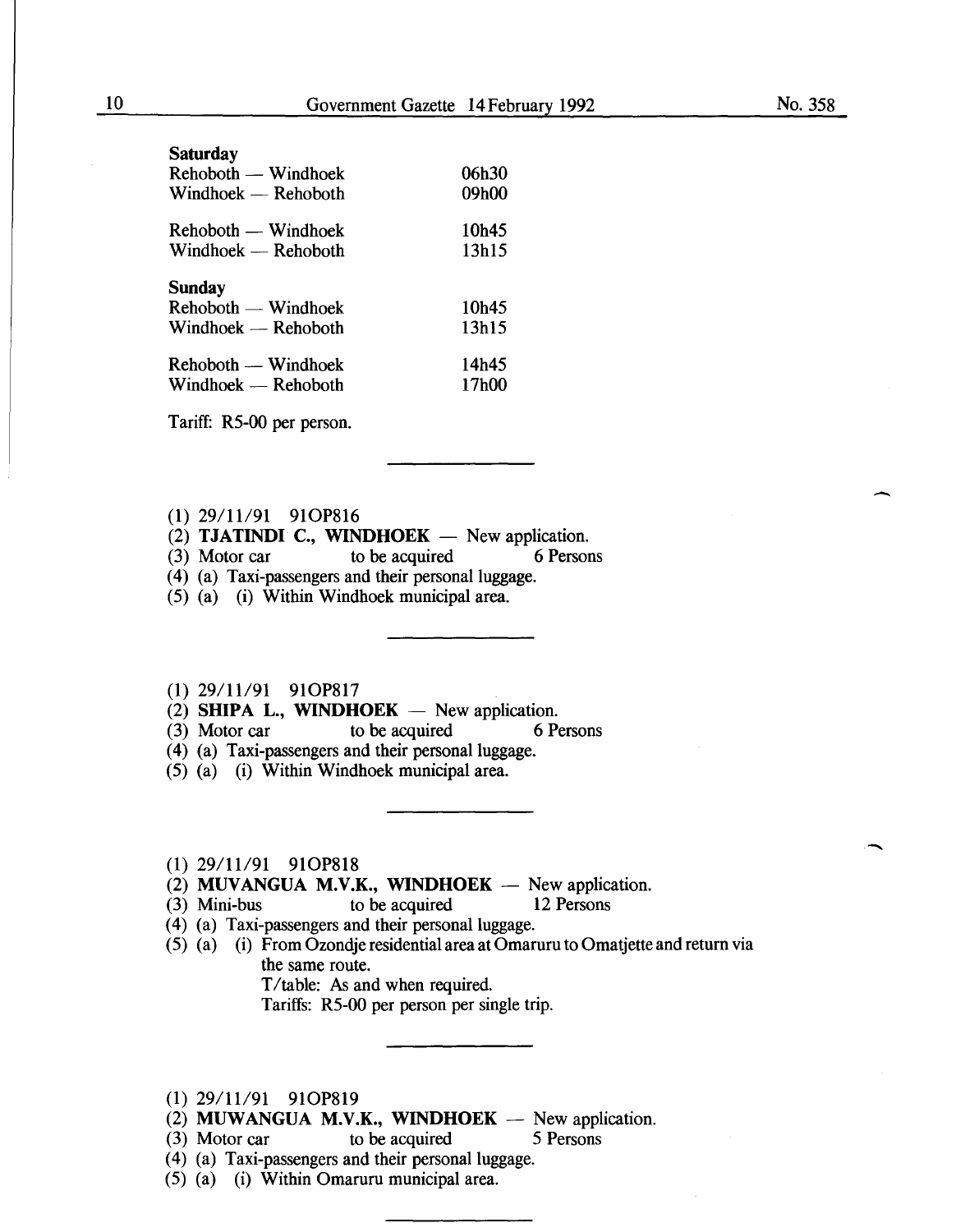- (1) 29/11/91 910P820
- (2) MUWANGUA M.V., WINDHOEK New application.<br>(3) Motor car to be acquired 6 Persons
- $(3)$  Motor car
- (4) (a) Taxi-passengers and their personal luggage.
- (5) (a) (i) Within Omaruru municipal area.

(1) 02/12/91 910P821

- (2) KAHONA L., WINDHOEK  $-$  New application.<br>(3) Motor car to be acquired 6 Persons
- $(3)$  Motor car to be acquired
- (4) (a) Taxi-passengers and their personal luggage.
- (5) (a) (i) Within Windhoek municipal area.
- (1) 02/12/91 910P822
- (2) VISAGIE I.D., WINDHOEK New application.<br>(3) Motor car to be acquired 5 Persons
- (3) Motor car to be acquired 5 Persons
- (4) (a) Taxi-passengers and their personal luggage.
- (5) (a) (i) Within Windhoek municipal area.
- (1) 02/12/91 910P823

(2) VISAGIE M.G., WINDHOEK - New application.<br>(3) Motor car to be acquired 5 Persons

- $(3)$  Motor car to be acquired
- ( 4) (a) Taxi-passengers and their personal luggage.
- (5) (a) (i) Within Windhoek municipal area.
- (1) 02/12/91 910P824
- $(2)$  THEO NICOLSON (PTY) LTD., WINDHOEK New application.
- (3) 10 S/trailers to be acquired 25000 kg<br>10 S/trailers to be acquired 36000 kg
	- to be acquired 36000 kg<br>to be acquired 30000 kg 5 S/trailers to be acquired
- ( 4) (a) Goods all classes.
- (5) (a) (i) From a place on the border of Namibia with a neighbouring country to places situated within Namibia.
	- (ii) From places situated within Namibia to places situated on the border of Namibia with neighbouring countries.
	- (iii) Within the borders of the Republic of Namibia.